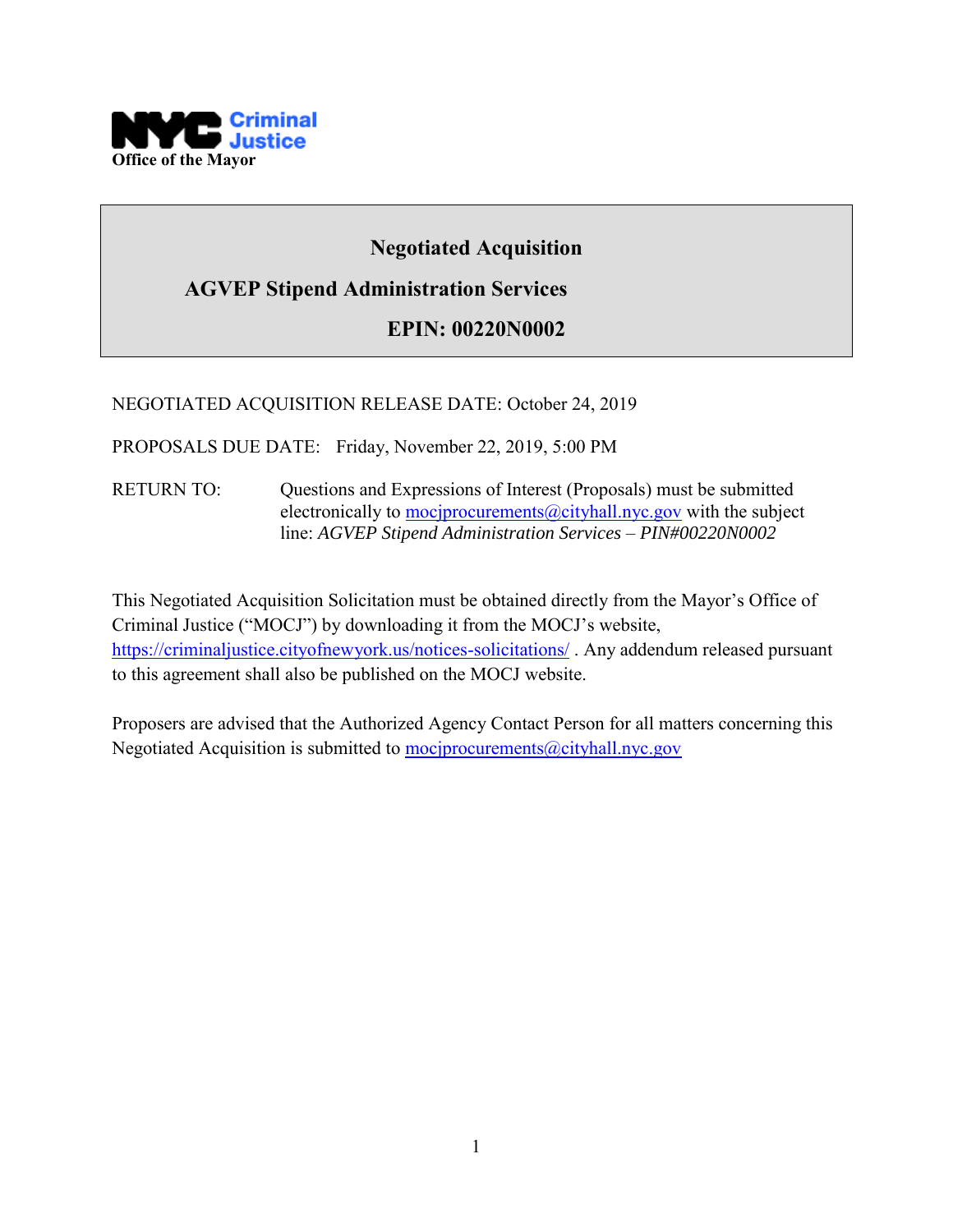# **TABLE OF CONTENTS**

- **SECTION I TIMETABLE**
- **SECTION II BACKGROUND**
- **SECTION III PROGRAM OBJECTIVES**
- **SECTION IV FORMAT AND CONTENT OF THE PROPOSAL**
- **SECTION V EVALUATION AND CONTRACT AWARD PROCEDURES**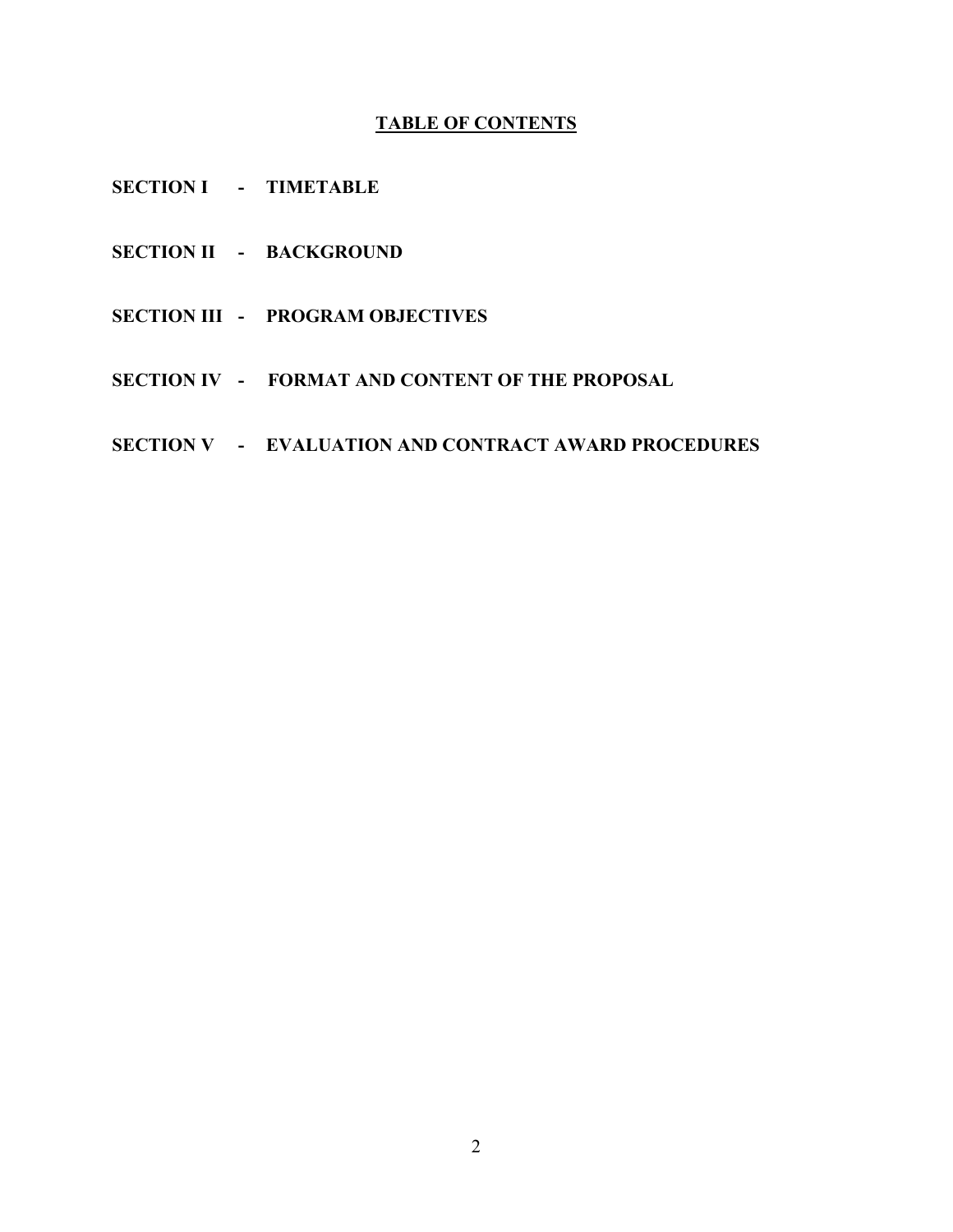#### **SECTION I – TIMETABLE**

#### **A. Questions and Requests for Information:**

All questions and requests for additional information concerning this Negotiated Acquisition must be directed, via email, to [mocjprocurements@cityhall.nyc.gov.](mailto:mocjprocurements@cityhall.nyc.gov) The deadline for submitting questions is November 11, 2019, 5:00pm.

#### **B. Proposal Due Date and Time:**

Date: Friday, November 22, 2019, 5:00 PM.

#### **C. Anticipated Contract Start Date:** December 1, 2019

# **D. Negotiations and Contract Award Procedures**

All Expressions of Interest received by the MOCJ will be reviewed to determine whether they are responsive or non-responsive to the requisites of the solicitation. Expressions of Interest that are determined by MOCJ to be non-responsive will be rejected. MOCJ reserves the right to conduct site visits and/or interviews and/or to request that proposers make presentations and/or demonstrations, as MOCJ deems applicable and appropriate. Following negotiations with all qualified and responsive proposers, MOCJ will make an award determination based upon the best interests of the City. This solicitation does not limit the MOCJ's right to add or remove tasks and shall be construed only as a solicitation to open negotiations for the scope of services, budget, timeline, and other terms of contract.

### **E. Anticipated Available Funding and Payment Structure**

MOCJ anticipates awarding approximately \$1,600,000 annually from December 1, 2019 to June 30, 2020, with terms and provisions governing program implementation to be the subject of subsequent negotiations upon award. MOCJ will negotiate with all qualified proposers who submit an Expression of Interest for this project. MOCJ anticipates awarding one proposer to be awarded under this contract.

#### **SECTION II – BACKGROUND**

MOCJ advises the Mayor and First Deputy Mayor on criminal justice policy and is the Mayor's representative to the courts, district attorneys, defenders, and state criminal justice agencies, among others. MOCJ designs, deploys, and evaluates citywide strategies to drive down crime, reduce unnecessary arrests and incarceration, and improve fairness. The office works with law enforcement, city agencies, not-for-profits, foundations, and others to implement data-driven strategies that address current crime and conditions, prevent offending, and build strong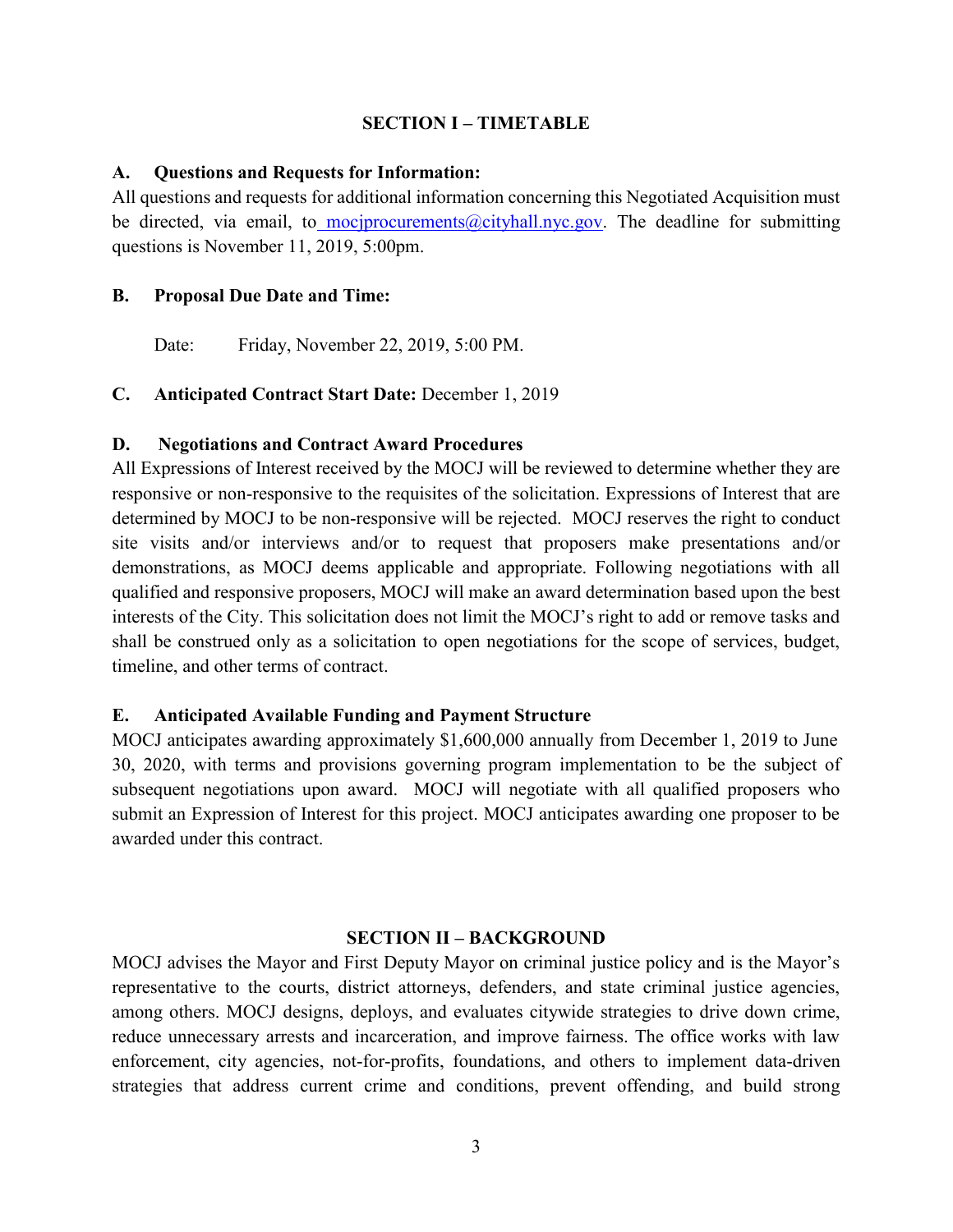neighborhoods that ensure enduring safety. MOCJ draws on various disciplines, including behavioral economics to "nudge" conduct and machine learning to develop reliable predictive analytics. For more information please visit:<http://www1.nyc.gov/site/criminaljustice/index.page>

Housed within the Mayor's Office of Criminal Justice (MOCJ), the Office to Prevent Gun Violence (OPGV) is focused on synchronizing the city's anti-gun violence initiatives while amplifying community based services and employing technological solutions to end gun violence. Our mission is to create safe, empowered and interconnected communities utilizing a multitude of public safety strategies. This is accomplished by coordinating a series of violence intervention and supportive networks that are simultaneously operating across 21 communities across the 5 boroughs in neighborhoods that account for upwards of 50% of NYC's shooting incidents. Collectively, this initiative is known as the Crisis Management System (CMS) and was launched by Mayor Bill de Blasio in 2014 as part of the city's long-term plan to reduce violent crime in our neighborhoods. These initiatives respond to the individual, familial and community-based needs in historically disinvested, marginalized, and underserved communities of color that experience gun violence.

#### **SECTION III – PROGRAM OBJECTIVES**

In FY16, MOCJ and NYC City Council launched the first year of the youth Anti-Gun Violence Employment Program (AGVEP). The AGVEP is a year-round employment program that increases employment opportunities for participants and/or vulnerable youth in the community who are at risk of perpetrating or being victimized by violence. Youth work at local community based organizations engaged in positive activities to cultivate self-efficacy and leadership skills that will contribute to their social, educational and professional growth. AGVEP is serviced through CMS providers that hire staff from the community to build and sustain strong mentorship relationships with individuals who have been exposed to high levels of trauma and actively demonstrate prosocial alternatives to violence. The AGVEP is a seasonal employment program that employs CMS participants aged 14-24 and provides paid summer and year round employment in all five boroughs of New York City. This initiative seeks to incubate economic mobility needed to decrease violence and have youth led the co-production of public safety.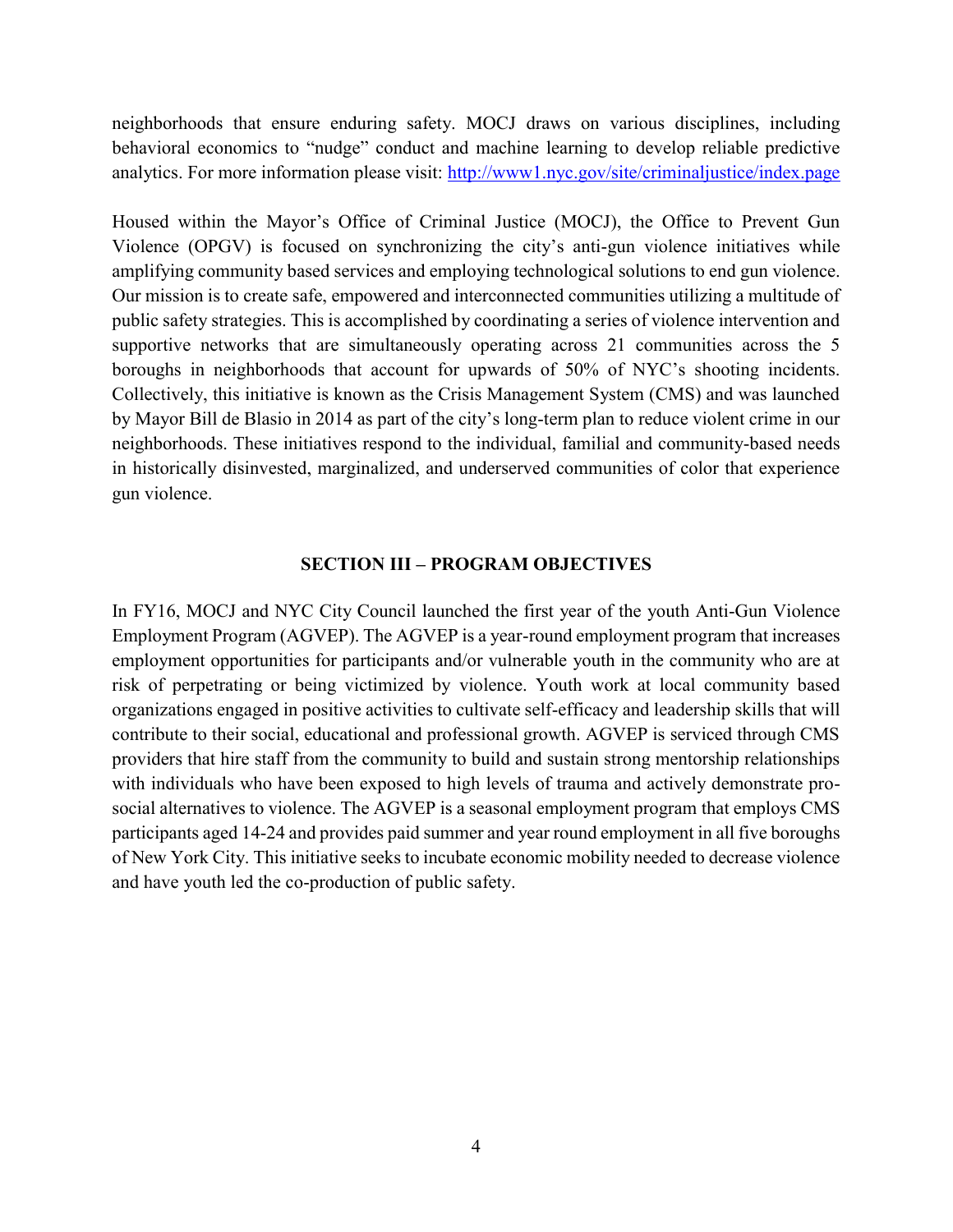# **SECTION IV - FORMAT AND CONTENT OF THE PROPOSAL**

#### **Instructions**

Expressions of Interest (Proposals) must be submitted electronically to [mocjprocurements@cityhall.nyc.gov](mailto:mocjprocurements@cityhall.nyc.gov) with the subject line: *AGVEP Stipend Administration Services – PIN#00220N0002.* Negotiated Acquisition shall be typed in a 12-point font, singlespaced if  $8\frac{1}{2}$  X 11" paper and not to exceed seven (7) pages.

### **Proposal Package Contents**

The e-mailed Proposal Package must contain the following materials:

- 1. Program Proposal Narrative (not to exceed 7 pages);
- 2. Proposed Line-Item Budget Summary;
- 3. A completed Doing Business Data [Form;](http://www.nyc.gov/html/dot/weekendwalks/downloads/pdf/doing-business-data-form-2018.pdf) and
- 4. A completed Iran Divestment Act [Form.](http://www.nyc.gov/html/prob/downloads/pdf/tech_rfp_attach_4_iran_divestment_act_rider_and_certification.pdf)

#### **Program Proposal**

The Program Proposal is a clear, concise narrative that addresses the Proposer's overall program and service concepts and incorporates all relevant requirements. The Program Proposal must demonstrate that the Proposer has, the capacity to the meet the requirements of this solicitation.

#### **Scope of Work**

Proposer's narrative must address the criteria listed in subsections I-IV, below.

### **I. Experience**

- A. Proposers must describe their expertise in, and commitment to, serving these communities by discussing their experience in providing on-site training, coaching, advisement and/or tailored intervention for government agencies, community based organizations, and education institutions to implement supportive services for justice system-involved and/or formerly incarcerated individuals.
- B. Proposer must describe their experience with providing technical assistance and support to anti-violence organizations and criminal justice stakeholders such as current CMS providers and community members, government agencies, higher education institutions and other nonprofit and community-based organizations.
- C. Proposers must describe their expertise in providing technical assistance to develop, expand and actualize opportunities for educational achievement and professional development to augment career pathways in precincts that drive violence crime.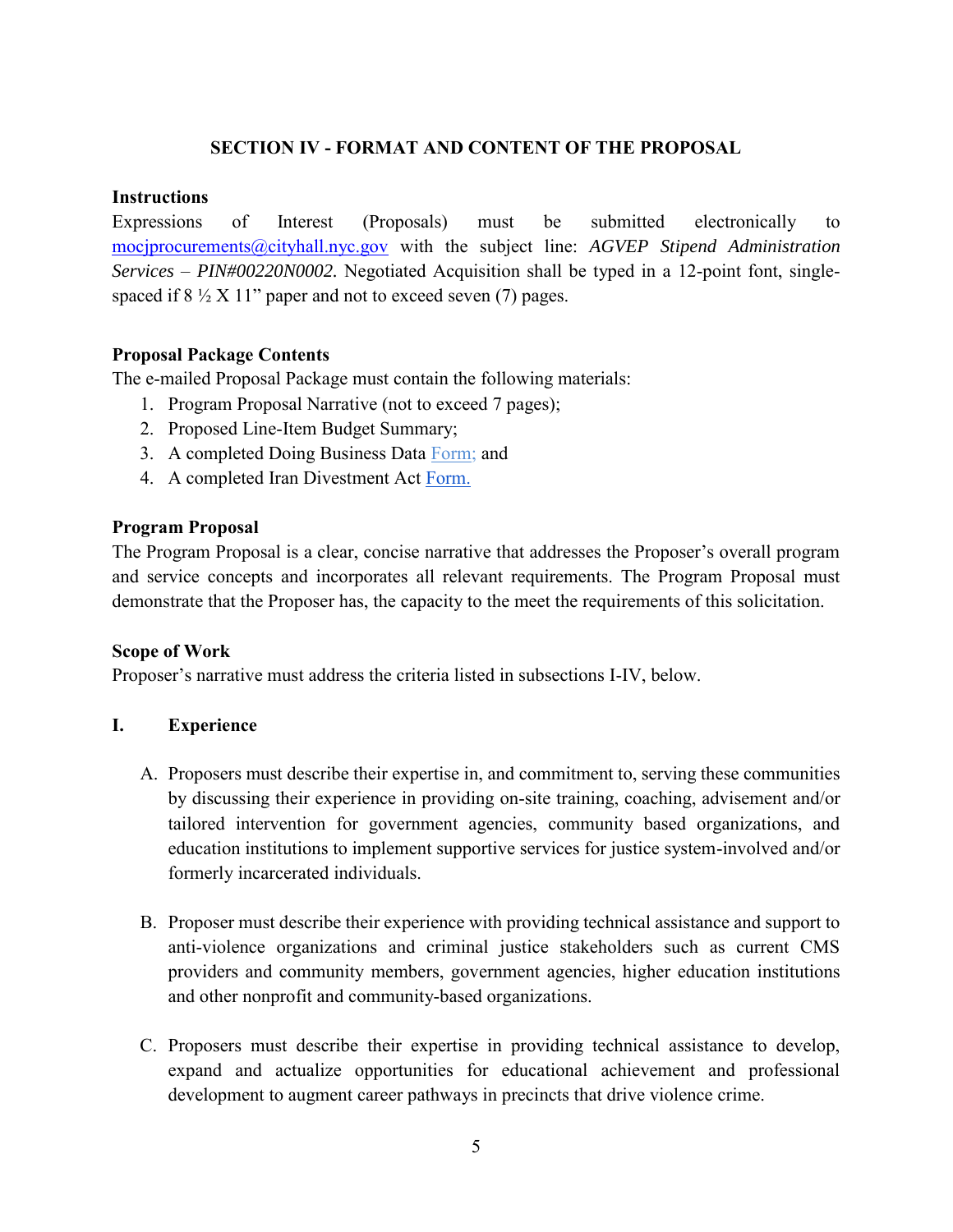# **II. Program Approach/ Scope of Work**

MOCJ/OPGV is seeking an appropriately qualified vendor to provide payroll processing and comprehensive custom software to support the administration of stipends for AGVEP participants. The following services to administer the employment program include:

- Delivery and administration of information technology that can supply the input, storage, and reporting of data required to:
	- Administer an online application system for AGVEP that can accept upwards of 500 applications annually;
	- Provide data processing of participant employment document and enrollment;
	- Administer an online application for AGVEP worksites that can accept over 250 applications annually and provide for the review and approval of them;
	- Maintain a database of all participant and worksite records;
	- Maintain a payroll system using debit cards for participants;
	- Provide the entry of users with different user rights;
	- Provide the entry of stipend amounts from timesheets;
	- Maintain the recording, history and reporting of all participant hours and stipend payments;
	- Processes bi-weekly payroll determined by designated program period and access to reports of payments disbursed to each participant;
	- Provides online software training, online help system, and help desk
	- Issue quarterly expenditure, utilization, and demographic reports to have a snapshot of the participants serviced through AGVEP. Such quarterly reports should include, the breakdown of the participant's age, gender, total gross wages earned, total hours worked, number of participants enrolled, and amount of funding spent for that quarter;
- Delivery of W-2 forms for income tax reporting, 1099's and other payroll statements to participants; and preparation and delivery of reports and files as requested by MOCJ for audit and oversight purposes.

Key Program Elements include:

 **Participant Application and Selection:** The System would allow MOCJ/OPGV and Providers to enter their applications directly into the System through the internet. MOCJ/OPGV would provide the data fields for the application. Each application would be assigned to a specific Provider. The System would also screen for and prevent duplicate applications from being entered for the same program in the same program year or cycle.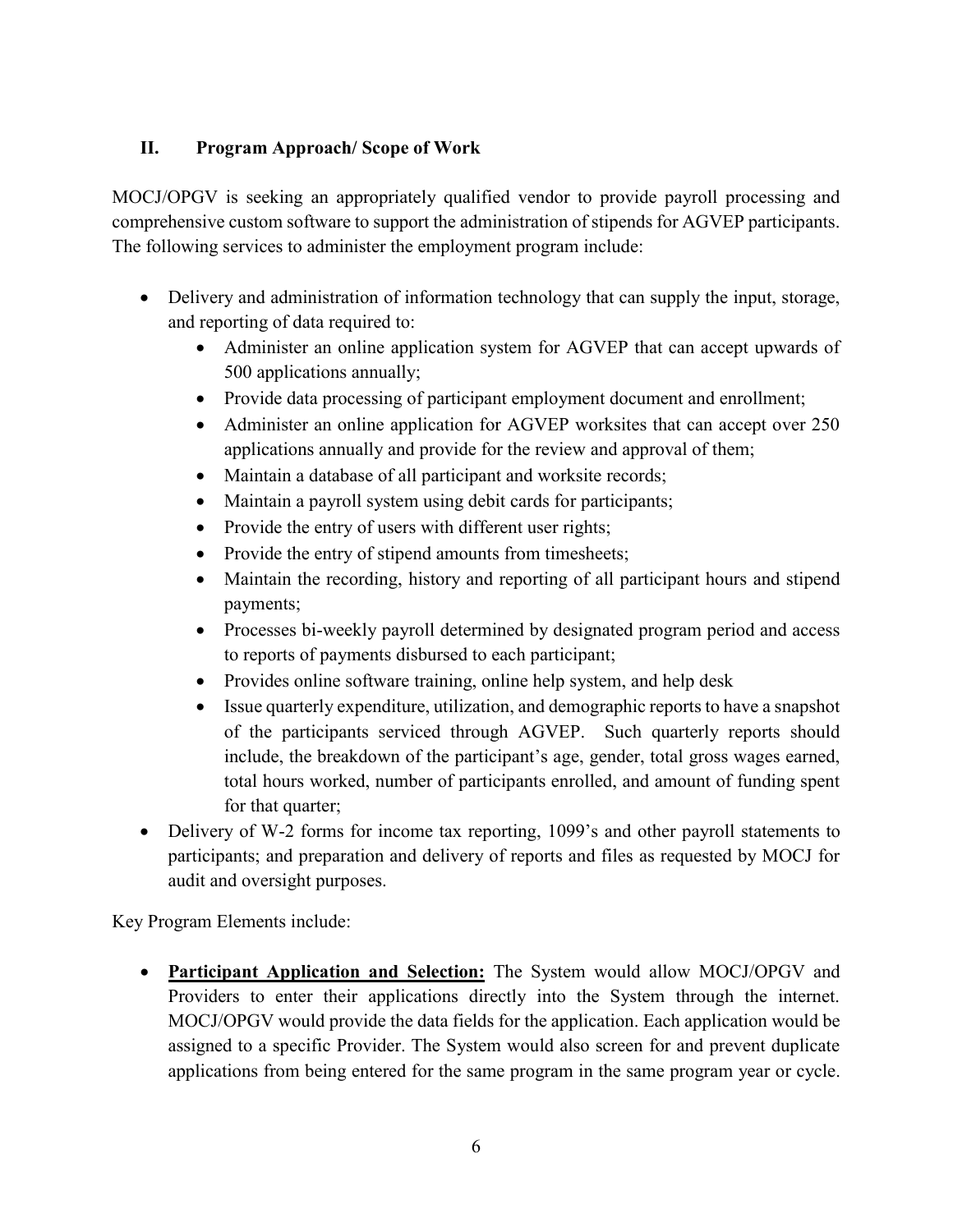The System would allow incomplete applications to be saved for future edits and for completed applications to be updated as needed.

- **Participant Enrollment:** Enrollment would include the collection of eligibility documentation and the completion of additional questions to supplement the application. MOCJ/OPGV would provide a list of acceptable proof documents and additional data elements required to complete the enrollment. The System would digitally scan all collected documentation and save it under the respective applicant's file. Enrolled participants would also be manually matched and assigned to Provider worksites.
- **Worksite Applications and Approval:** The system would allow MOCJ/OPGV, Providers, and prospective worksites to submit applications through the internet. MOCJ/OPGV would provide the specific data fields and requirements for the worksite application. Each worksite application would be assigned to one or more Providers. The System would offer Providers a means to review and accept or reject a worksite application and to transmit accepted worksite applications to MOCJ/OPGV for approval. All MOCJ/OPGV approved worksite applications would be stored in the active worksites database under the specified Provider(s), so that participants could be assigned to the appropriate worksite. The System would also give MOCJ/OPGV and Providers the ability to enter monitoring reports which would document all visits made by MOCJ/OPGV and Provider staff to each worksite. MOCJ/OPGV would provide the specific data fields for this monitoring report.
- **Timekeeping:** The System would allow users to transfer weekly hours for each participant from paper timesheets into the System. MOCJ/OPGV would provide specific guidelines on program duration, maximum weekly hours, and payroll schedule for each program. The System would also allow users to enter a reason for zero hours worked in a given week. The System would require users to verify and approve hours and would establish time entry deadlines as necessary to ensure that hours for each payroll date are entered, approved, reported, and paid by the scheduled pay date. The System would allow users to enter hours for prior weeks should a correction be necessary.
- Payroll: The vendor would establish a debit card payment system through a card company or bank to facilitate the payment of wages to participants, through a variety of fee-free methods, including direct deposit of funds into participants' personal accounts, if requested. The System would compile timekeeping data entered by users, convert participant hours into gross wages, make necessary deductions for FICA, taxes, and other deductions, and direct the net wages to the respective debit card account or other participant-specified account. The vendor would generate pay stubs, statements, and a W-2 form for each participant and each payroll. The vendor would also report W-2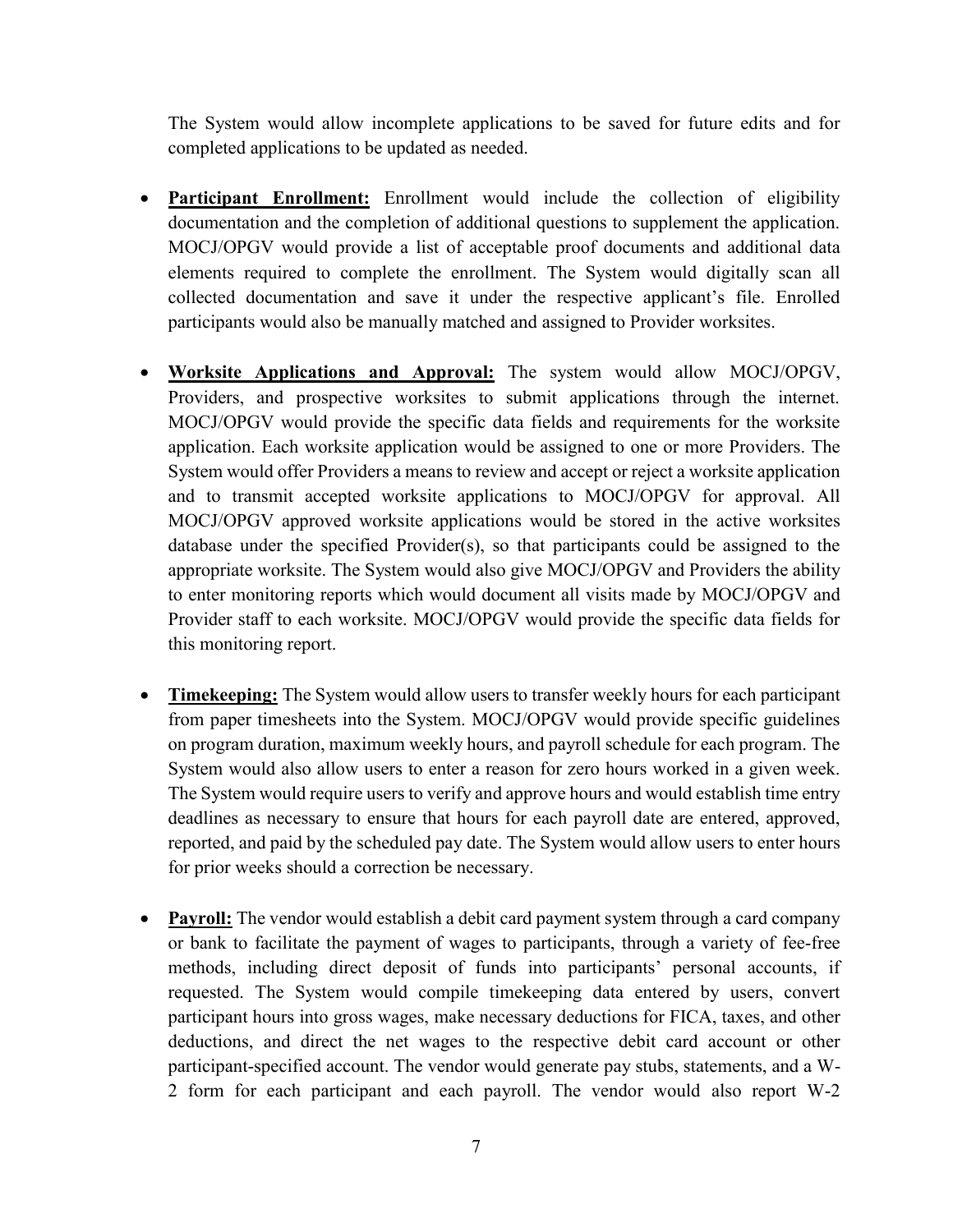information to the Internal Revenue Service and New York State Department of Taxation and Finance, and report and send withholdings to the appropriate payees.

- **Reports:** The System would include customizable reporting functions to allow MOCJ/OPGV and Providers to generate specific reports on any and all data elements collected, including application, enrollment, worksite, timekeeping, and payroll data. The System would provide for periodic reporting of hours and wages paid per participant, Provider, and program. The System would offer participants secure online access to hours and pay history information as well as W-2 forms. The System would also be prepared to exchange data as needed with other MOCJ/OPGV and City, state, or federal systems to facilitate the reporting of participant and payroll information as needed.
- **Participant Performance and Outcome Tracking:** For some programs utilizing the System; additional data would be collected during, at the end, and in post-program followup for each participant and worksite. The System would accommodate the entry of this data, including but not limited to evaluations, post-program placements, referrals, and case notes. MOCJ/OPGV would provide the specific data elements needed by program.
- **System Access and Security:** The System would provide user ID and password-protected access to all users including MOCJ/OPGV staff, Provider staff and participants. MOCJ/OPGV would be able to access all data and assign rights to specific Providers and staff as needed. Providers would only have access to worksite and participant data for those enrolled in their programs. Participants would be allowed to access only their own application and work history data.
- **System Maintenance, Support, and End-User Training:** The vendor be responsible for maintenance, repairs, and updates of the System as needed by MOCJ/OPGV. The vendor would conduct training sessions for all users as directed by MOCJ/OPGV, and maintain telephone support and online help information. The vendor would also communicate System deadlines, updates, and important events to Providers, including but not limited to an online message board, emails, and telephone calls. The vendor would develop and provide any materials used to educate users on the features and proper usage of the System.
- **Technical Specifications:** If funding levels are reduced, the numbers of participants and duration of work cycles may be adjusted accordingly. If additional funds are made available, however, existing programs may be expanded by adding participants or services or both, and new employment programs may be added. Therefore, the proposal should indicate whether, in addition to meeting existing demand, the proposer has the capacity to provide corresponding additional services and, if so, the proposed basis for pricing such services.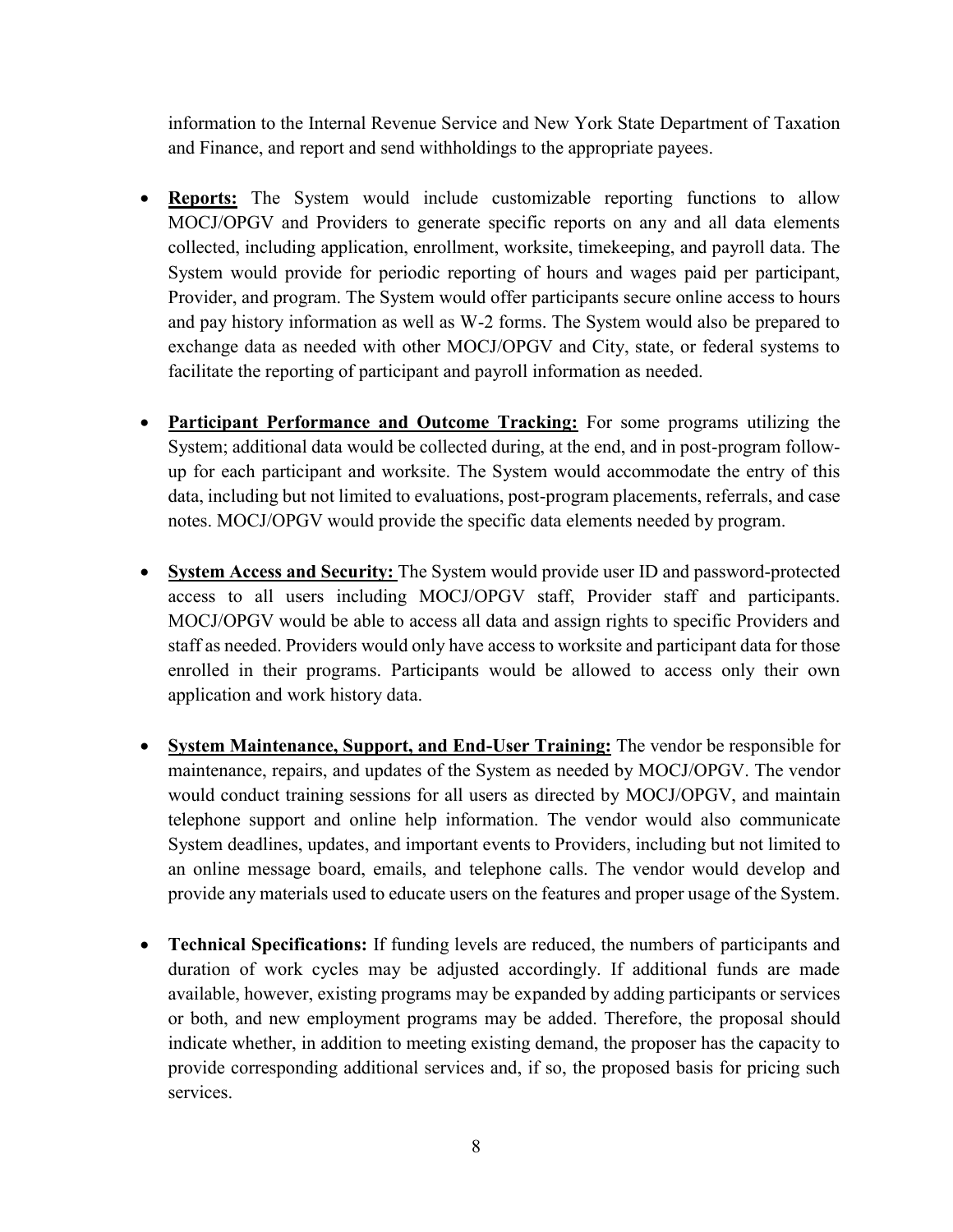# **III. Organizational Capability**

- A. Describe your organizational, programmatic, managerial and financial capability to perform the services described herein. Describe also how the proposed program and services will fit into the organization.
- B. Describe the steps you will take to ensure your organization's readiness to provide services. Include a description of how you will complete the necessary staffing and program start-up activities and provide a projected timeline.

# **IV. Proposed Budget**

The Price Proposal is a presentation of the proposer's total budget for providing each element of the Scope of Services prescribed in the solicitation. Proposers should submit a proposed budget for the three years. Proposers should submit a budget for the following periods: 12/1/19 – 6/30/2020. Each line-item budget should include each of the applicable items below:

- Personnel the listing of all personnel, by job title (where the proposal has two or more in the same title, each must be listed separately) needed to fulfill the Scope of Services to be paid by the proposed contract. The listing must include the yearly salary, starting date, and percentage of time.
- Fringe the listing of all the benefits to be paid under the awarded contract as well as the amount and percentage of each listed benefit with the overall amount and percentage.
- Start-up costs, if applicable.
- Consultants each consultant must be listed separately, with rate of pay.
- Equipment listing of all equipment needed to be purchased throughout the proposed contracting period to fulfill the Scope of Services. Listing of all rented equipment must also be included in this category.
- Supplies list of supplies needed to fulfill the Scope of Services through the proposed contracting period.
- Rental of Facilities if applicable, the monthly rent of any facility rented to fulfill the Scope of Services, including the total square footage and rate, as well as utility costs per month.
- All other Expenses listing of telephone costs, postal expenses, insurance, etc. Each expense should be listed separately.
- **Administrative Fee The annual administrative amount to support this contract should not exceed 10% of the total award amount.**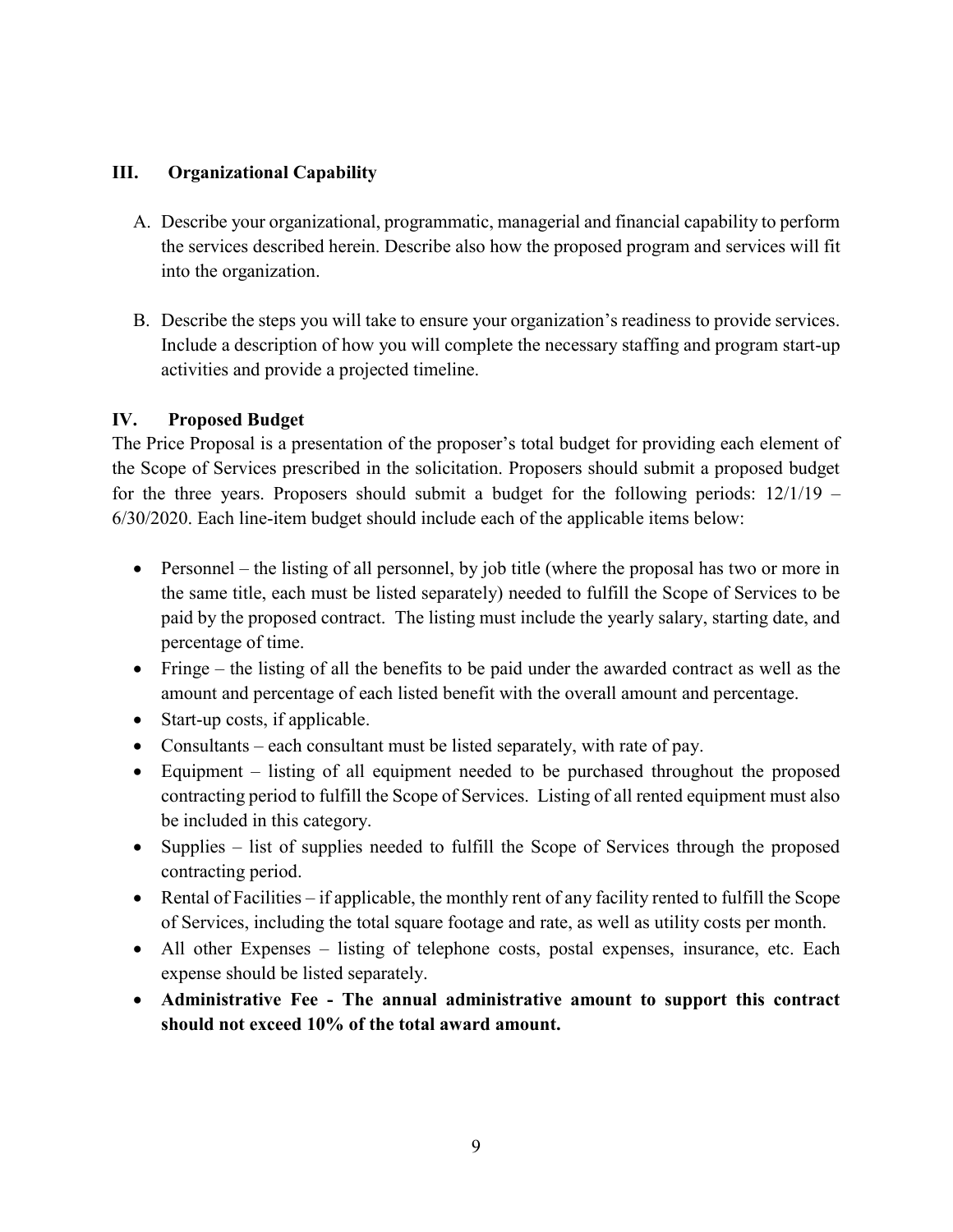# **SECTION V - EVALUATION AND CONTRACT AWARD PROCEDURES**

### **A. Evaluation Procedures**

All proposals accepted by MOCJ will be reviewed to determine whether they are responsive or non-responsive to the requirements of this Negotiated Acquisition. Expressions of Interest that are determined by MOCJ to be non-responsive will be rejected. MOCJ will evaluate and rate all qualified and responsive vendors that have expressed interest unless it is determined that it is in the City's best interest to negotiate with fewer vendors. All Expressions of Interest will be rated based on the Evaluation Criteria set forth below.

MOCJ reserves the right to conduct interviews or site visits and/or to request that proposers make presentations and/or demonstrations, as MOCJ deems applicable and appropriate. Although MOCJ may enter into discussions with Proposers regarding submitted acceptable applications, MOCJ reserves the right to award contracts on the basis of initial proposals received, without discussion; therefore, the Proposers' Expression of Interest should contain its best pricing and programmatic terms.

#### **B. Evaluation Criteria**

| Demonstrated Quantity & Quality of Successful Relevant Experience<br>Quality of Program Approach<br>Demonstrated Organizational Capability<br><b>Budget Proposal/Price</b> | 35%<br>40%<br>15%<br>$10\%$ |
|----------------------------------------------------------------------------------------------------------------------------------------------------------------------------|-----------------------------|
|----------------------------------------------------------------------------------------------------------------------------------------------------------------------------|-----------------------------|

### **C. Basis for Contract Award**

Following negotiations with all qualified and responsive respondents, contracts will be awarded to the responsible proposer(s) whose proposal(s) is/are determined to be the most advantageous to the City, taking into consideration the price and such other factors or criteria which are set forth in this Negotiated Acquisition. Proposals determined non-responsive will not be considered for contract award. This solicitation does not limit MOCJ's right to add or remove tasks and shall be construed only as a solicitation to open negotiations for the scope of services, budget, timeline, and other terms of contract.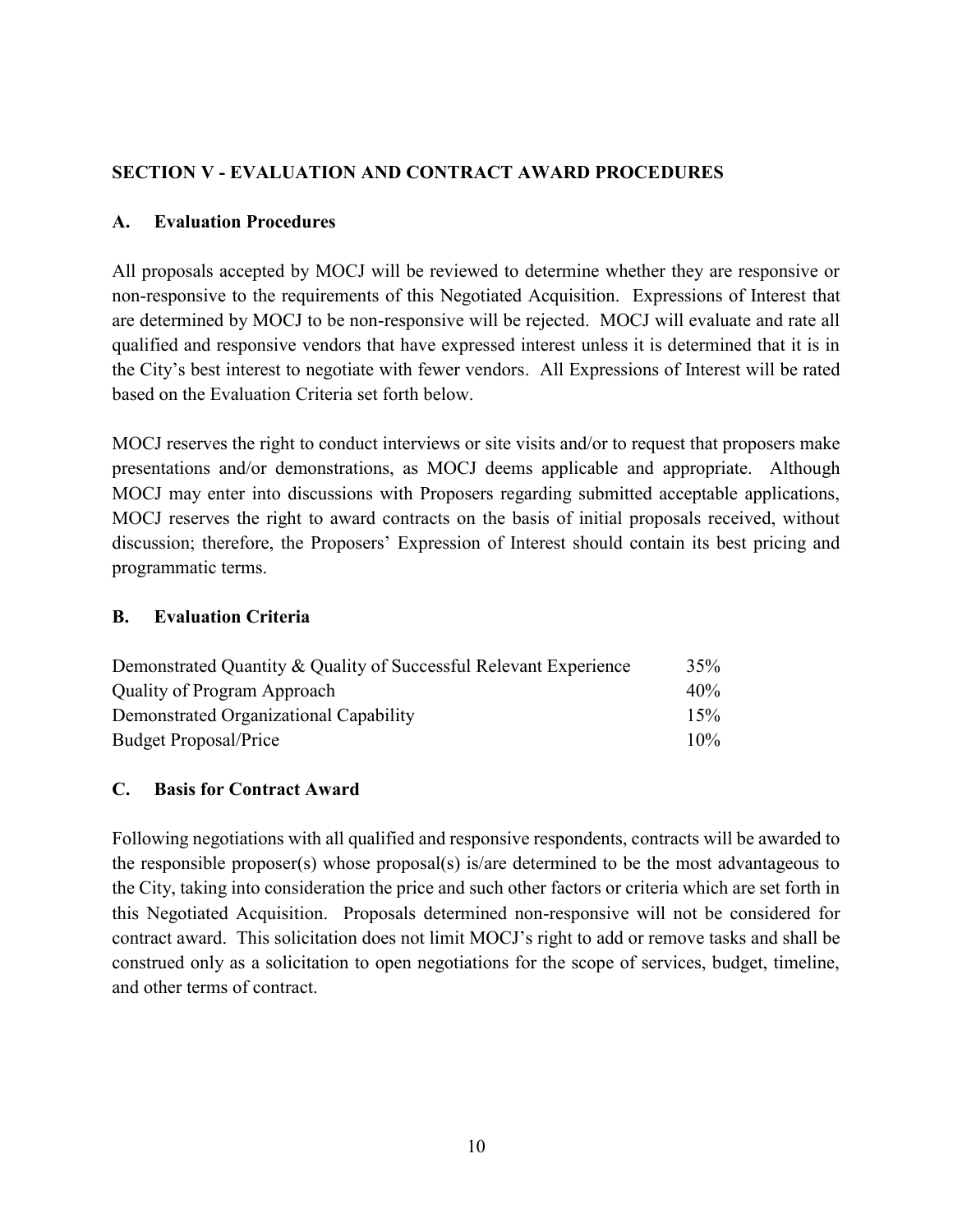#### **Compliance with Local Law 34 of 2007**

Pursuant to Local Law 34 of 2007, amending the City's Campaign Finance Law, the City is required to establish a computerized database containing the names of any "person" that has "business dealings with the city" as such terms are defined in the Local Law. In order for the City to obtain necessary information to establish the required database, vendors responding to this solicitation are required to complete the attached Doing Business Data Form and return it with this proposal, and should do so in a separate envelope. (If the responding vendor is a proposed joint venture, the entities that comprise the proposed joint venture must each complete a Data Form.) If the City determines that a vendor has failed to submit a Data Form or has submitted a Data Form that is not complete, the vendor will be notified by the agency and will be given four (4) calendar days from receipt of notification to cure the specified deficiencies and return a complete Data Form to the agency. Failure to do so will result in a determination that the proposal is non-responsive. Receipt of notification is defined as the day notice is e-mailed or faxed (if the vendor has provided an e-mail address or fax number), or no later than five (5) days from the date of mailing or upon delivery, if delivered.

#### **Whistleblower Protection Expansion Act Rider**

Local Law Nos. 30 and 33 of 2012, codified at sections 6-132 and 12-113 of the New York City Administrative Code, the Whistleblower Protection Expansion Act, protect employees of certain City contractors from adverse personnel action based on whistleblower activity relating to a City contract and require contractors to post a notice informing employees of their rights. Please read the Whistleblower Protection Expansion Act Rider carefully.

#### **Compliance with the Iran Divestment Act**

Pursuant to State Finance Law Section 165-a and General Municipal Law Section 103-g, the City is prohibited from entering into contracts with persons engaged in investment activities in the energy sector of Iran. Each proposer is required to complete the attached Bidders Certification of Compliance with the Iran Divestment Act, certifying that it is not on a list of entities engaged in investments activities in Iran created by the Commissioner of the NYS Office of General Services. If a proposer appears on that list, the Agency will be able to award a contract to such proposer only in situations where the proposer is takings steps to cease its investments in Iran or where the proposer is a necessary sole source. Please refer to Attachment for information on the Iran Divestment Act required for this solicitation and instructions on how to complete the required form and http://www.ogs.ny.gov/About/regs/ida.asp for additional information concerning the list of entities.

**Subcontractor Compliance Notice** - The selected vendor will be required to utilize the City's Payee Information Portal (PIP) web-based system to identify all subcontractors in order to obtain subcontractor approval pursuant to PPB Rule section 4-13 and will also be required to enter all subcontractor payment information and other related information in such system during the contract term. Please read Attachment A - *The Subcontractor Compliance Notice* as it relates to competitive solicitations.